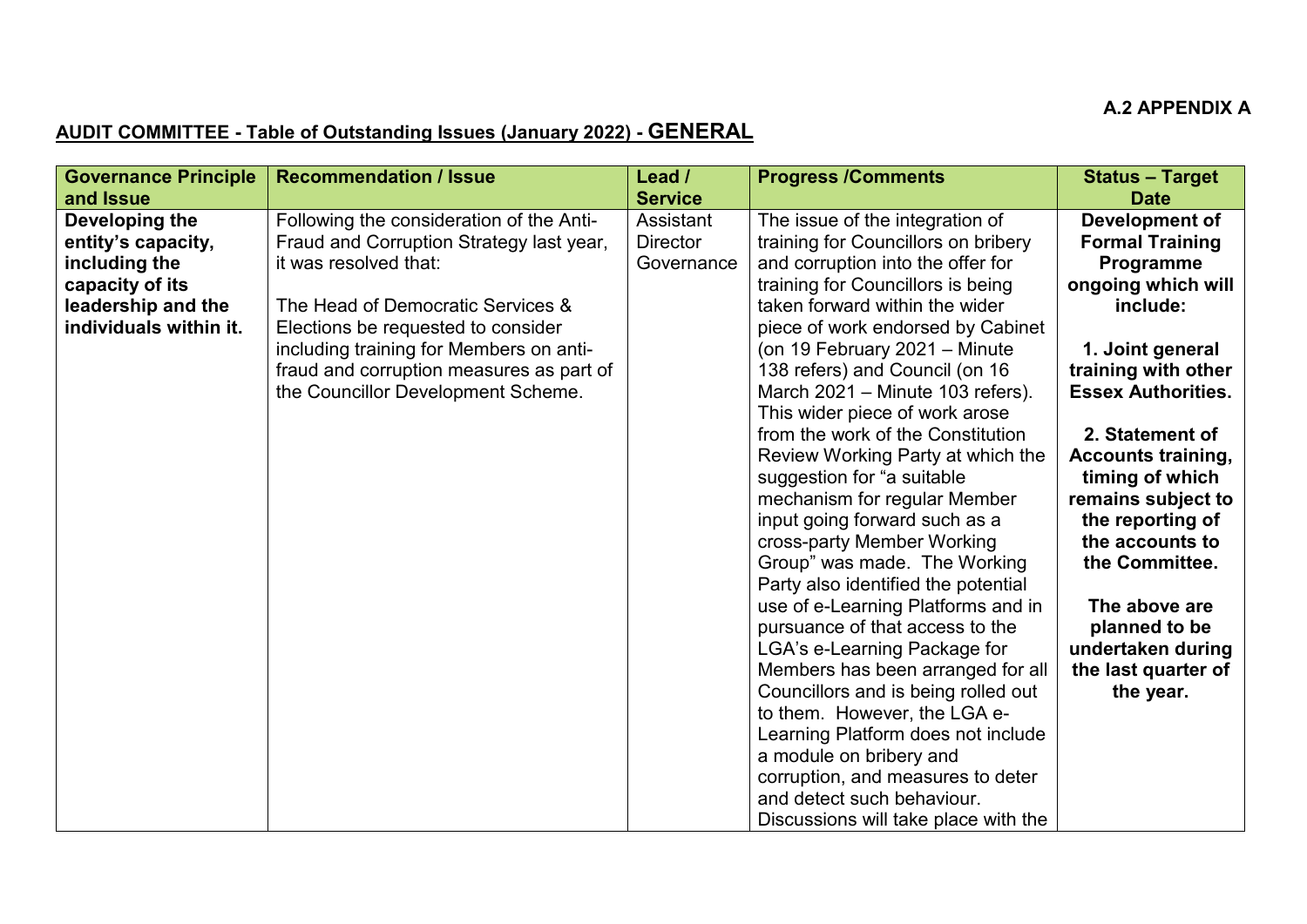|                                                                                                               |                                                                                                                                                                                                                    |                                                            | Section 151 Officer to look at how<br>best to provide this training as they<br>are on the wider point of Local<br>Government Finance as requested<br>by the Resources and Services<br><b>Overview and Scrutiny Committee</b><br>(to supplement the e-Learning<br>module and a workbook on the<br>subject already circulated to<br>Members of that Committee).<br>Presently a formal programme is<br>being finalised and Committee<br>shall be updated once this is<br>complete. |                                                                                                                                                                                                                      |
|---------------------------------------------------------------------------------------------------------------|--------------------------------------------------------------------------------------------------------------------------------------------------------------------------------------------------------------------|------------------------------------------------------------|---------------------------------------------------------------------------------------------------------------------------------------------------------------------------------------------------------------------------------------------------------------------------------------------------------------------------------------------------------------------------------------------------------------------------------------------------------------------------------|----------------------------------------------------------------------------------------------------------------------------------------------------------------------------------------------------------------------|
| <b>Managing risks and</b><br>performance through<br>robust internal<br>control and strong<br>public financial | Following an update from the Assistant<br>Director Housing and Environment on a<br>number of Housing related matters at the<br>Committee's meeting in March, it was<br>agreed to keep under review the on-         | Assistant<br><b>Director</b><br>Housing and<br>Environment | The current position on reducing<br>void turnaround time is still<br>progressing. A new contractor has<br>been appointed and has<br>commenced, introducing some                                                                                                                                                                                                                                                                                                                 | The void rate for<br>general properties<br>has now returned<br>to the historic rate<br>of 2% with a focus                                                                                                            |
| management                                                                                                    | going issue relating to Council House<br>void periods. This is especially timely<br>given the review / changes to the<br>governance arrangements proposed by<br>the relevant Service in response to this<br>issue. |                                                            | operational changes in order to<br>provide a more efficient process<br>once properties are ready to let.<br>In July the Committee were<br>informed that a new software<br>programme was being rolled out.<br>This is now live and over 800<br>applications have been entered<br>onto the system.<br>Fortnightly meetings are being                                                                                                                                              | now moving to<br>sheltered<br>accommodation<br>and long term<br>voids. The<br>fortnightly<br>meetings chaired<br>by the Chief<br><b>Executive remain</b><br>in place with future<br>updates to be<br>included within |
|                                                                                                               |                                                                                                                                                                                                                    |                                                            | chaired by the Chief Executive as                                                                                                                                                                                                                                                                                                                                                                                                                                               | financial                                                                                                                                                                                                            |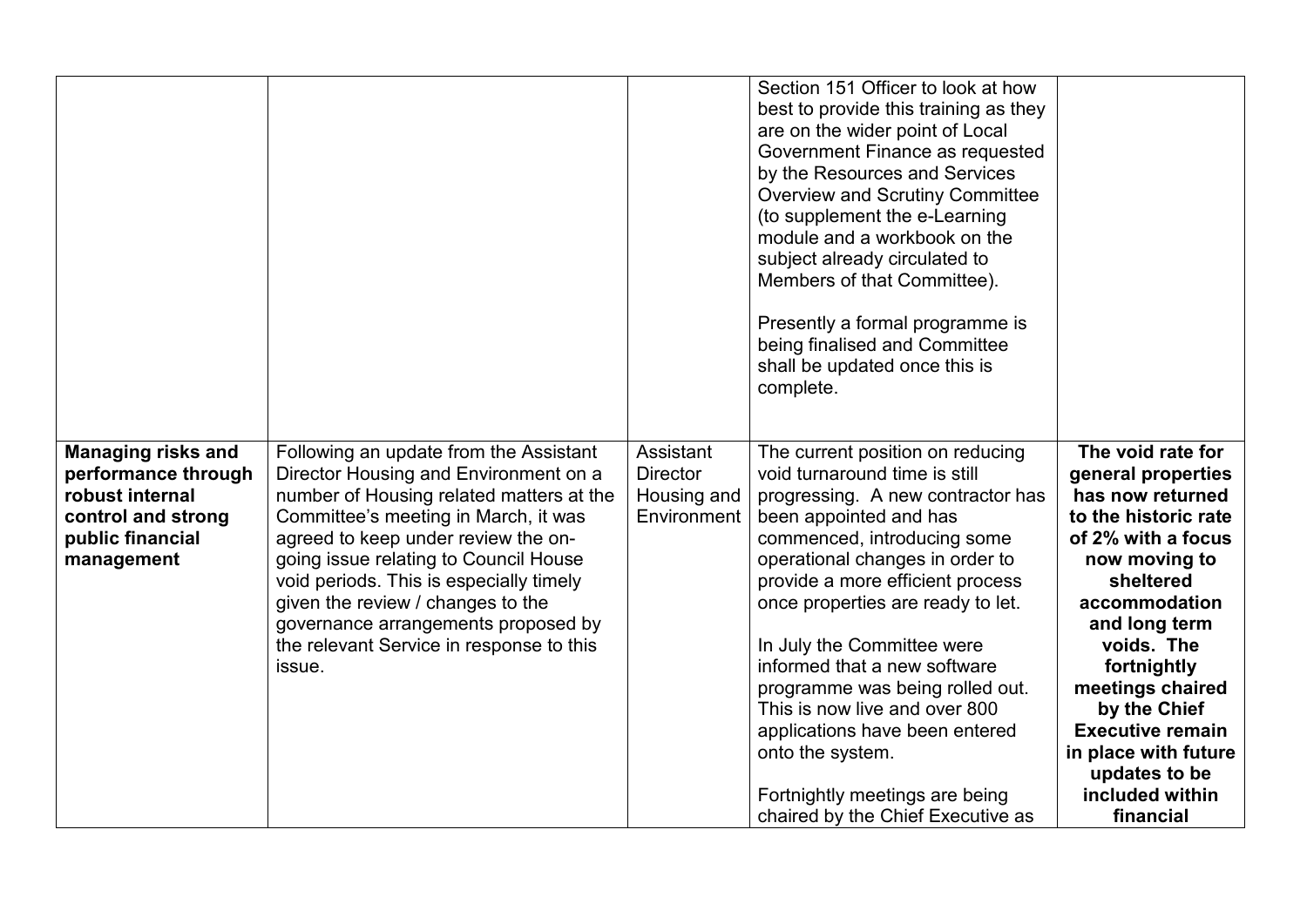|  | part of the wider management<br>response to this specific issue,<br>which are attended by the Portfolio<br>Holder for Housing along with key<br><b>Senior Officers</b> | performance<br>reports over the<br>remainder of<br>2021/22 and into<br>2022/23. |
|--|------------------------------------------------------------------------------------------------------------------------------------------------------------------------|---------------------------------------------------------------------------------|
|  | Further key milestones include:                                                                                                                                        |                                                                                 |
|  | Early September 21 - allocation<br>process will be moved from<br>Northgate system to MRI system                                                                        |                                                                                 |
|  | December 2021 - complete move<br>from Northgate to MRI system                                                                                                          |                                                                                 |
|  |                                                                                                                                                                        |                                                                                 |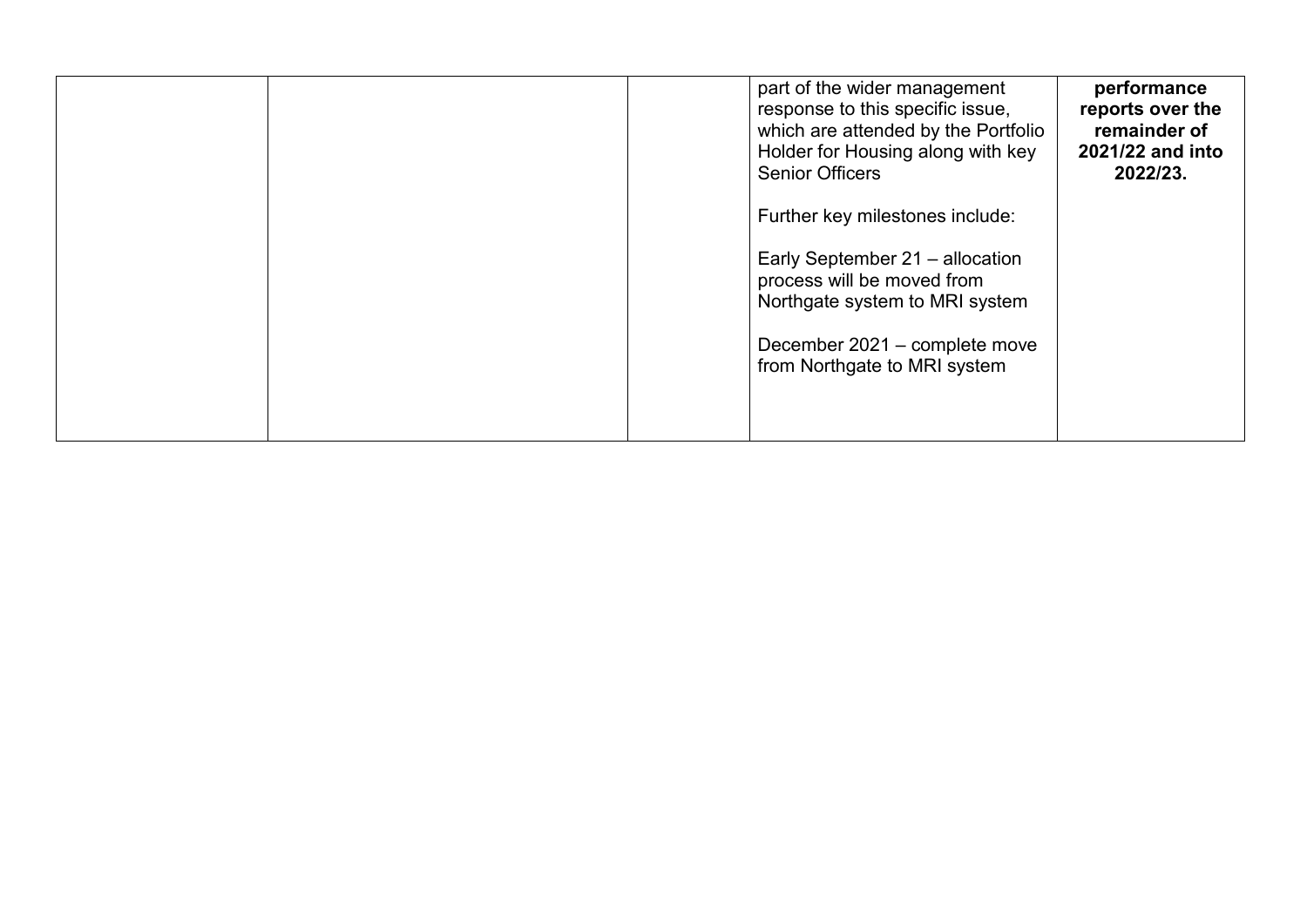#### **A.2 APPENDIX B**

### **AUDIT COMMITTEE - Table of Outstanding Issues (April 2021) – EXTERNAL AUDIT RECOMMENDATIONS**

| <b>Area</b>                | <b>Recommendation and Agreed Action</b>                                                                                                                                                                                                                                                                                                                                                                                                                                                                                                                                                                                                                                                                                                                                                                                                                                                               | Lead /<br><b>Service</b> | <b>Progress / Comments</b>                                                                                                                                                         | <b>Status - Target</b><br><b>Date</b>                                                                                                                                                                                                                                                                                                                                                                                                         |
|----------------------------|-------------------------------------------------------------------------------------------------------------------------------------------------------------------------------------------------------------------------------------------------------------------------------------------------------------------------------------------------------------------------------------------------------------------------------------------------------------------------------------------------------------------------------------------------------------------------------------------------------------------------------------------------------------------------------------------------------------------------------------------------------------------------------------------------------------------------------------------------------------------------------------------------------|--------------------------|------------------------------------------------------------------------------------------------------------------------------------------------------------------------------------|-----------------------------------------------------------------------------------------------------------------------------------------------------------------------------------------------------------------------------------------------------------------------------------------------------------------------------------------------------------------------------------------------------------------------------------------------|
| Use of<br><b>Resources</b> | As set out in April 2021, we identified some<br>significant amount of carry forward each year from<br>the planned projects of revenue and capital items,<br>which indicates an issue of deliverability of planned<br>projects.<br>There is a risk that reserves are not being held at<br>the optimum level, given that a number of them have<br>not moved notably in recent years.<br><b>AGREED ACTIONS:</b><br>1. Assess the ongoing viability of planned<br>projects and take actions such that they can be<br>delivered within a reasonable time and minimise<br>the carry forward.<br>2. Assess, at least once every two years, the<br>appropriateness of the levels of individual<br>reserves and their continued validity based on<br>factors such as historic utilisation rates,<br>associated risk / sensitivity analysis and their<br>underlying purpose and release any excess<br>reserves. |                          | 1. This now forms part of the<br>emerging Corporate<br><b>Investment Plan.</b><br>2. This action will be<br>incorporated into the<br>budget setting cycle from<br>2022/23 onwards. | 1. A Corporate<br><b>Investment</b><br>Plan is<br>currently<br>planned on<br>being<br>presented to<br><b>Cabinet in</b><br>February 22.<br>This will<br>cover the<br>prioritisation<br>and<br>investment in<br>projects,<br>along with<br>the<br>consideration<br>of associated<br>capacity and<br>resources.<br>2. Completed.<br><b>First review</b><br>included<br>within the<br><b>Budget</b><br><b>Report</b><br>considered<br>by Cabinet |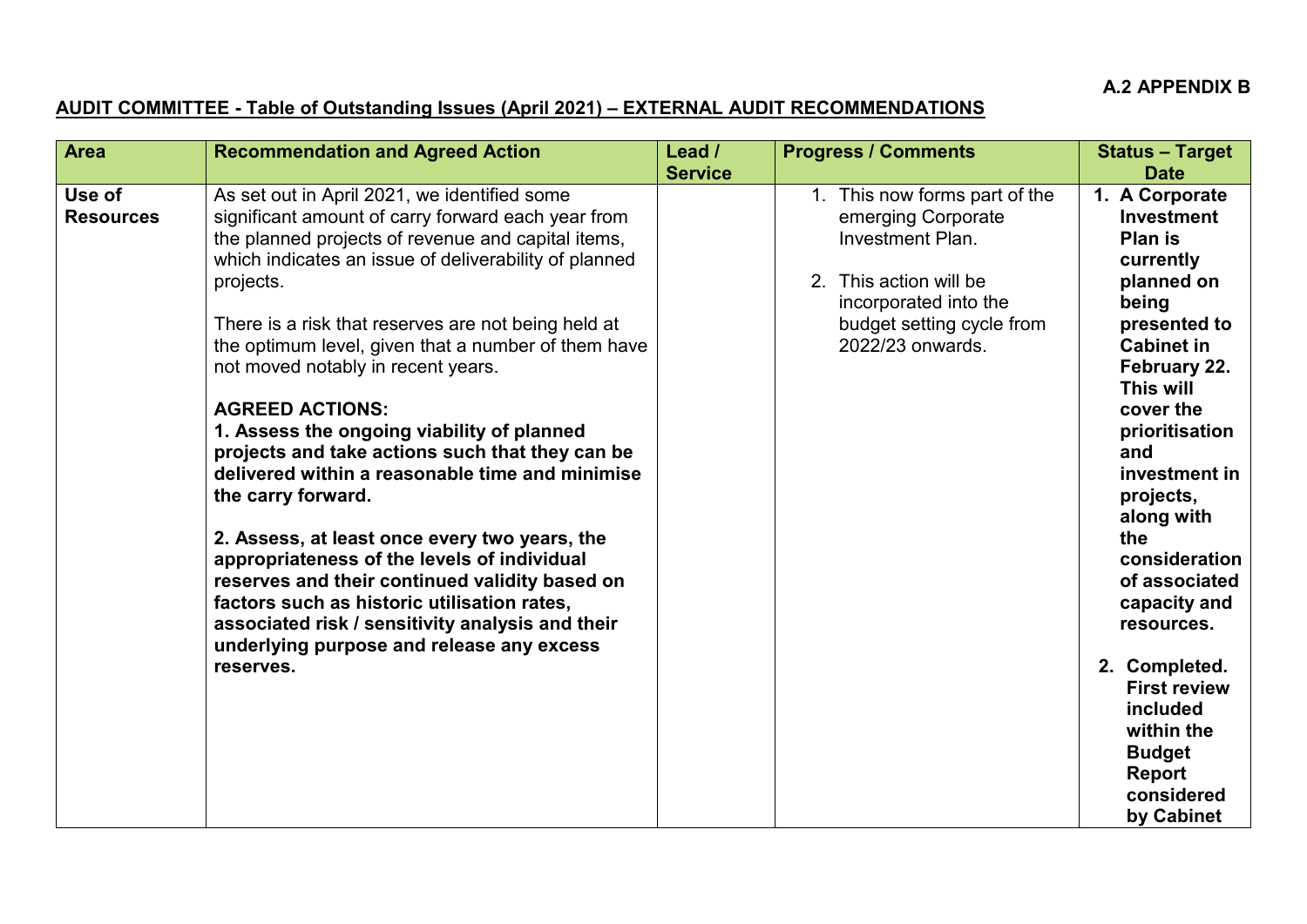|  |  | at its                            |
|--|--|-----------------------------------|
|  |  | <b>December</b>                   |
|  |  | $\mathbf{A}$<br>moo<br>- -<br>. . |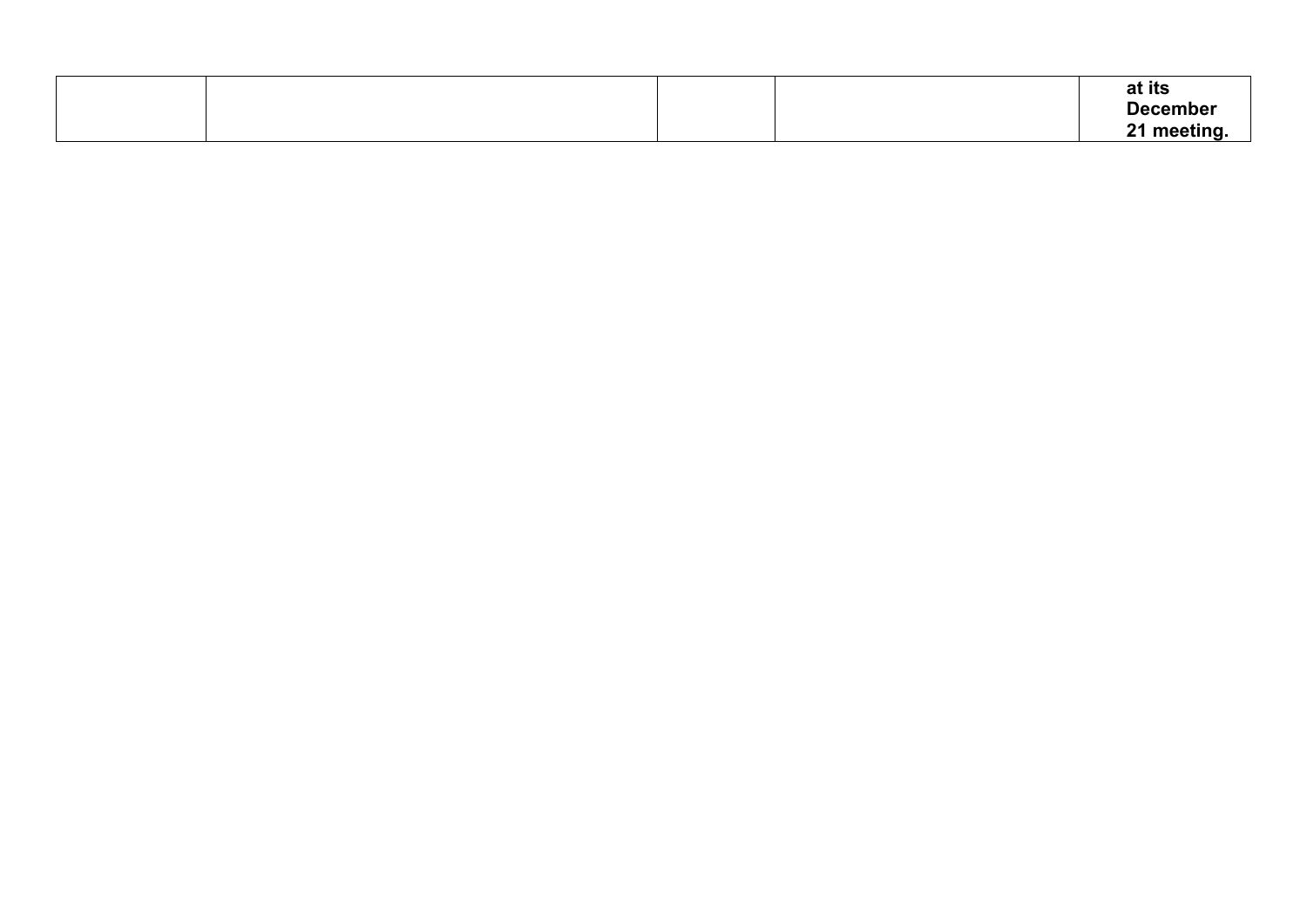# **AUDIT COMMITTEE - Table of Outstanding Issues (July 2021) – ANNUAL GOVERNANCE STATEMENT ACTIONS 2020/21**

| <b>Governance Principle &amp; Issue</b>                                                                                                                                                                                                                                                                                           | <b>Required Action(s)</b>                                                                                                                                                                                                      | <b>Update / Additional Comments</b>                                                                                                                                                                                                                                                                                                                                                                                                                               |
|-----------------------------------------------------------------------------------------------------------------------------------------------------------------------------------------------------------------------------------------------------------------------------------------------------------------------------------|--------------------------------------------------------------------------------------------------------------------------------------------------------------------------------------------------------------------------------|-------------------------------------------------------------------------------------------------------------------------------------------------------------------------------------------------------------------------------------------------------------------------------------------------------------------------------------------------------------------------------------------------------------------------------------------------------------------|
|                                                                                                                                                                                                                                                                                                                                   | <b>Carried Forward and Updated from 19/20</b>                                                                                                                                                                                  |                                                                                                                                                                                                                                                                                                                                                                                                                                                                   |
| Implementing good practices in<br>transparency, reporting, and audit to<br>deliver effective accountability<br>Ensuring compliance of the Council's<br>governance arrangements through<br>project board reviews.<br>Utilising the Council's systems to<br>implement best practice for drafting,<br>reporting and decision making. | Review of project outcomes being<br>undertaken by the Project Board to<br>support future decision making and<br>delivery.<br>Commence the roll out of the functionality<br>of Modern.gov over a phased approach in<br>2020/21. | The outcome from two key projects were due to<br>be reported to the Project Board in the second<br>half of 2021/22 following their completion;<br>however this has now been rescheduled for the<br>last quarter of the year.<br>Modern gov remains an ongoing and live project<br>with additional functionality planned to be rolled<br>out during 2021/22. The delivery team have<br>received updated training to support the future<br>roll out of this system. |
| Developing the entity's capacity,<br>including the capacity of its<br>leadership and the individuals within<br>it.<br>Ensuring the Council has the<br>appropriate structures in place to<br>support delivery of the Corporate Plan<br>following the Senior Management<br>restructure.                                             | Finalise the operational capacity review<br>and implement any recommended and<br>approved staffing restructures.                                                                                                               | The restructure to align services and teams with<br>the Assistant Director roles in underway in<br>phases. The first phase will be subject to<br>consultation which is to commence in January<br>2022.<br>Consideration of capacity and resources will also<br>form part of the Corporate Investment Plan<br>mentioned above.                                                                                                                                     |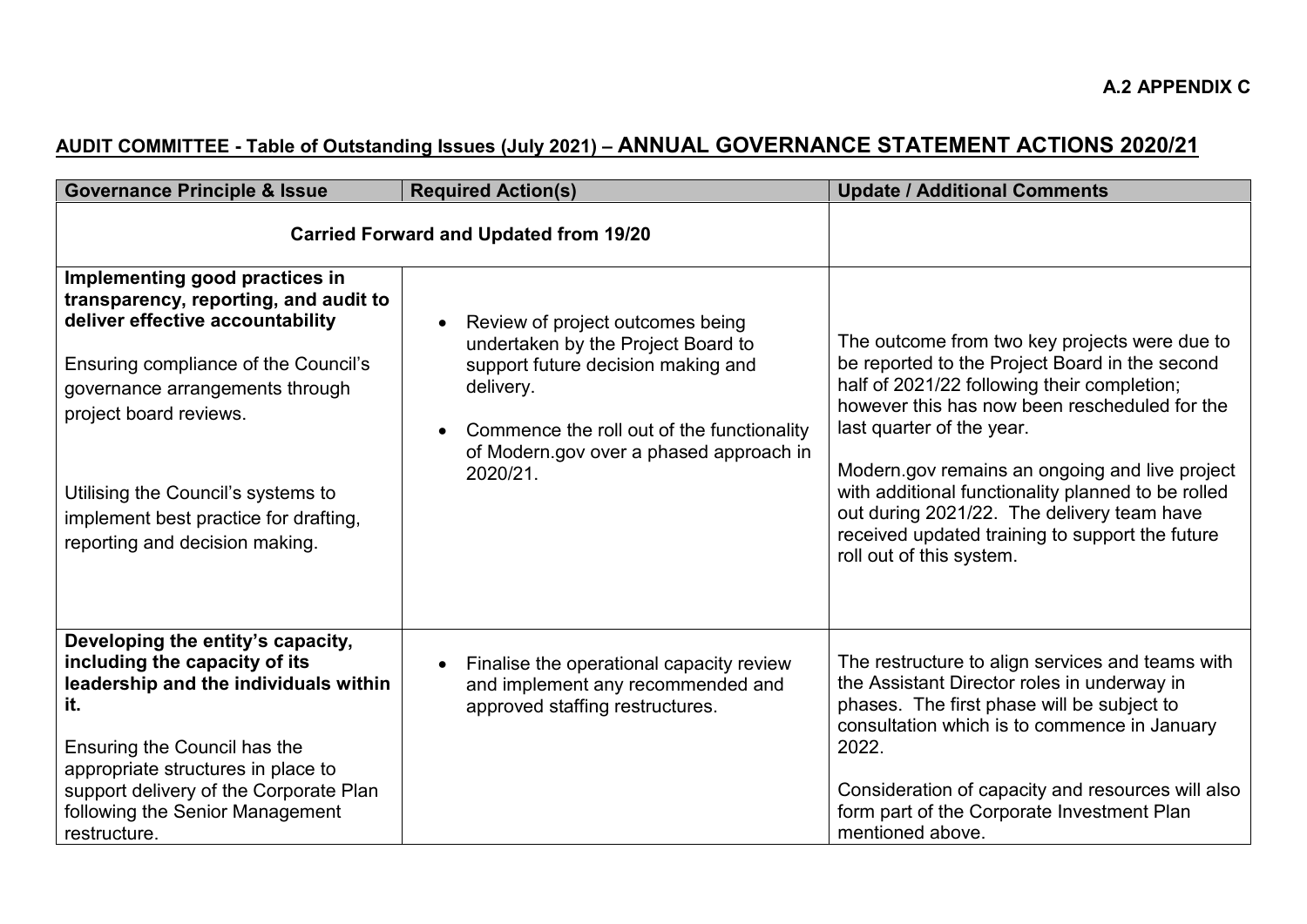| New and Updated for 20/21                                                                                                                                                                                                                                                                                                                                                                                        |                                                                                                                                                                                                                                                                                                                                                                                                                                                                                                                                                                                                                                                                                                                           |                                                                                                                                                                                                                                                                                                                                                                                                                                                                                                                                                                                                                                                                                                                                                                                                                                                                                                                                                                                                                                                           |
|------------------------------------------------------------------------------------------------------------------------------------------------------------------------------------------------------------------------------------------------------------------------------------------------------------------------------------------------------------------------------------------------------------------|---------------------------------------------------------------------------------------------------------------------------------------------------------------------------------------------------------------------------------------------------------------------------------------------------------------------------------------------------------------------------------------------------------------------------------------------------------------------------------------------------------------------------------------------------------------------------------------------------------------------------------------------------------------------------------------------------------------------------|-----------------------------------------------------------------------------------------------------------------------------------------------------------------------------------------------------------------------------------------------------------------------------------------------------------------------------------------------------------------------------------------------------------------------------------------------------------------------------------------------------------------------------------------------------------------------------------------------------------------------------------------------------------------------------------------------------------------------------------------------------------------------------------------------------------------------------------------------------------------------------------------------------------------------------------------------------------------------------------------------------------------------------------------------------------|
| <b>Determining the interventions</b><br>necessary to optimise the<br>achievement of the intended<br>outcomes<br><b>Managing risks and performance</b><br>through robust internal control and<br>strong public financial management<br>By strengthening the linkages between<br>the Corporate Plan priorities and the<br>Council's investment plans along with<br>review of the longer term impact of<br>COVID-19 | As part of the Back to Business and Recovery<br>Plan:<br>Undertake a corporate review of the<br>Council's operational assets to prioritise<br>spending from an associated reserve over<br>the next few years;<br>to develop an investment plan during<br>$\bullet$<br>2020/21 which will be directly linked to the<br>Council's budget and evolving financial<br>position and supported by the<br>reprioritisation of budgets / existing funding<br>and/or as part of the long term forecast;<br>and<br>conduct an audit review in relation to the<br>effectiveness of the Council's response to<br>the COVID-19 including a review of the<br>lessons learnt from the Council's response<br>and longer term consequences. | The alignment of the Council's budget and<br>priority setting has been strengthened during<br>2021/22 with both coming together as part of the<br>same decision making and consultation process<br>for 2022/23. As highlighted above, a Corporate<br>Investment plan is planned on being presented<br>to Cabinet in February 22, which will bring<br>together the Back to Business Plan and the<br>prioritisation of budgets and resources going into<br>2022/23.<br>An update on the Council's general response to<br>the COVID-19 pandemic was set out in the main<br>body of the Annual Governance Statement that<br>forms part of the Statement of Accounts for<br>2020/21. However, this remains subject to<br>formal review by Internal Audit where further<br>opportunities to strengthen the Council's<br>arrangements will be considered, e.g. business<br>continuity. This item also remains the subject of<br>the work of Internal Audit which will be reported<br>separately as part of the regular reports of the<br>Head of Internal Audit. |
| Defining outcomes in terms of<br>sustainable economic, social and<br>environmental benefits                                                                                                                                                                                                                                                                                                                      |                                                                                                                                                                                                                                                                                                                                                                                                                                                                                                                                                                                                                                                                                                                           |                                                                                                                                                                                                                                                                                                                                                                                                                                                                                                                                                                                                                                                                                                                                                                                                                                                                                                                                                                                                                                                           |